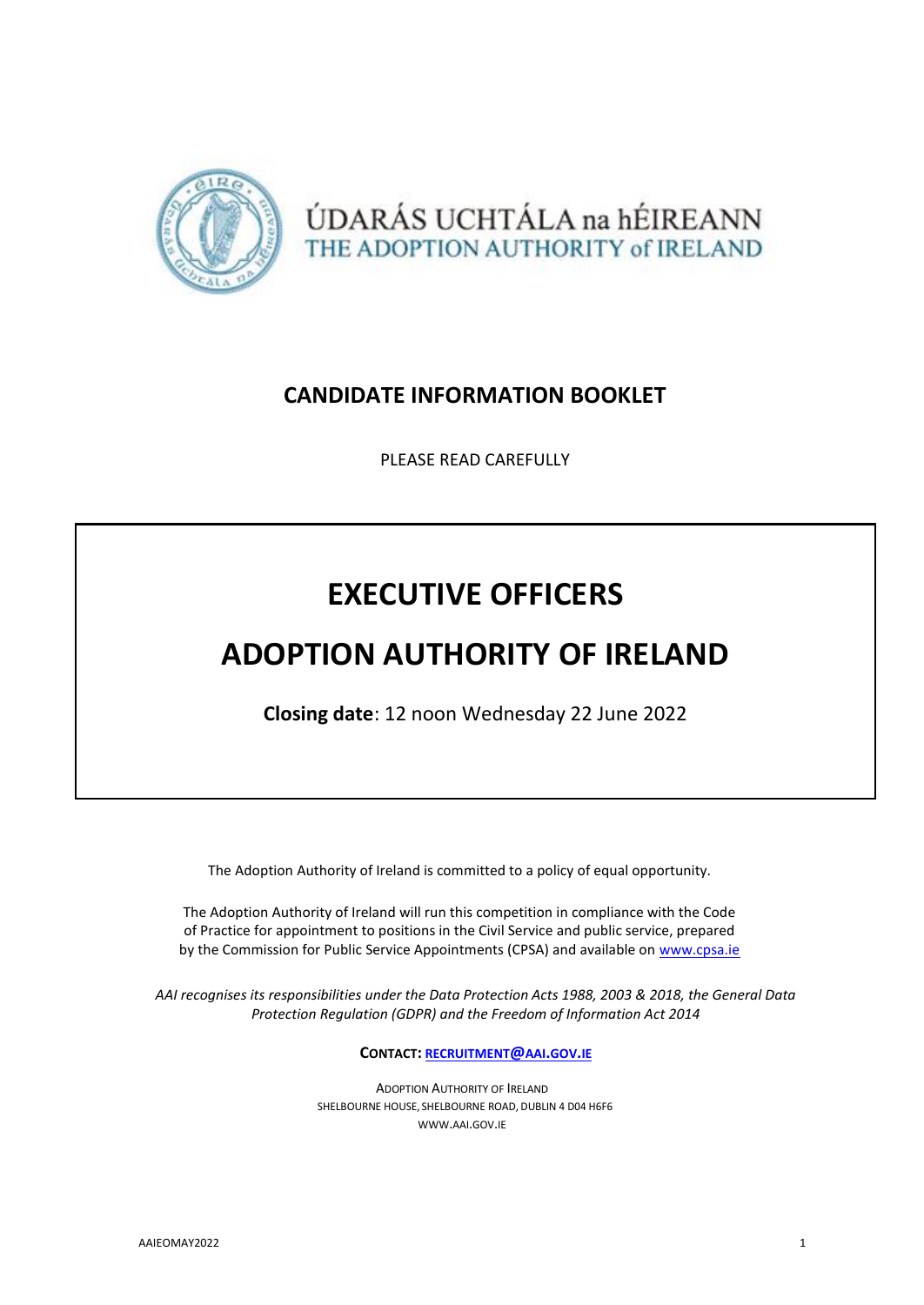| <b>TITLE OF POSITION:</b> | Executive Officer                                                                                                                                                                                                                                                                                                                             |
|---------------------------|-----------------------------------------------------------------------------------------------------------------------------------------------------------------------------------------------------------------------------------------------------------------------------------------------------------------------------------------------|
| <b>REPORTING TO:</b>      | Higher Executive Officer of the assigned unit                                                                                                                                                                                                                                                                                                 |
| <b>OFFICE:</b>            | Adoption Authority of Ireland                                                                                                                                                                                                                                                                                                                 |
| LOCATION:                 | The Adoption Authority is currently based in one location in Ballsbridge.<br>Blended working is available with the position, subject to the nature of the<br>duties assigned to the role. In due course the Authority, or part of the<br>Authority, may relocate to one or more sites and some staff will be relocated<br>to the new site(s). |

# **Overview of the Adoption Authority of Ireland**

The Adoption Authority of Ireland (AAI), established on 1 November 2010 under the Adoption Act 2010, is an independent quasi-judicial body under the aegis of the Department of Children, Equality, Disability, Integration and Youth (DCEDIY). The Authority is also, in line with The Hague Convention on the Protection of Children and Co-operation in Respect of Intercountry Adoption, the central authority for intercountry adoption in Ireland. The purpose of the Adoption Act 2010 is to improve standards in both domestic and intercountry adoption. For further information visit [www.aai.gov.ie](http://www.aai.gov.ie/)

The Authority is responsible for granting all domestic adoption orders and for granting all declarations of eligibility and suitability to prospective adopters in advance of their adopting abroad and in Ireland. The Adoption Authority of Ireland is responsible for registering and supervising all adoption service providers and for maintaining the Register of Accredited Bodies, which is the list of providers accredited by the Authority. The Authority maintains the Register of Intercountry Adoptions, (RICA), in which details of inter-country adoptions are entered. The Authority also maintains the National Adoption Contact Preference Register, NACPR. For more details on the Authority please refer to our website at [www.aai.gov.ie](http://www.aai.gov.ie/)

# **Executive Officer**

The duties of an Executive Officer in The Adoption Authority of Ireland are varied and can involve assignment to different parts of the organisation, for example, Corporate Services or Information Services & Records Unit. An Executive Officer reports to and supports the manager of the unit they are assigned to in achieving the overall objectives of the Adoption Authority and its stated objectives in the Annual Business Plan.

The EO's primary role is to contribute to the delivery of an efficient and effective service to the public and to colleagues in the Adoption Authority. An EO critically analyses and uses good judgment and decision making on a daily basis. The EO is an important part of the team with some supervisory duties.

# **Duties & Responsibilities**

The Executive Officer is expected to be responsible for and to take ownership of tasks and bring them to a satisfactory conclusion through the effective organisation, allocation and supervision of work. This junior management role is varied and requires the role-holder to be flexible, capable of working to tight deadlines while also being committed to delivering quality results.

General duties may include but are not limited to the following:

- working in a professional team and in multi-disciplinary settings to progress the organisations aims;
- working within current legislation, relevant policies and procedures, guidelines and protocols as laid down by the Authority.
- managing and prioritising a workload, appropriate to the position;
- AAIEOJUNE2022 2 writing letters and memos;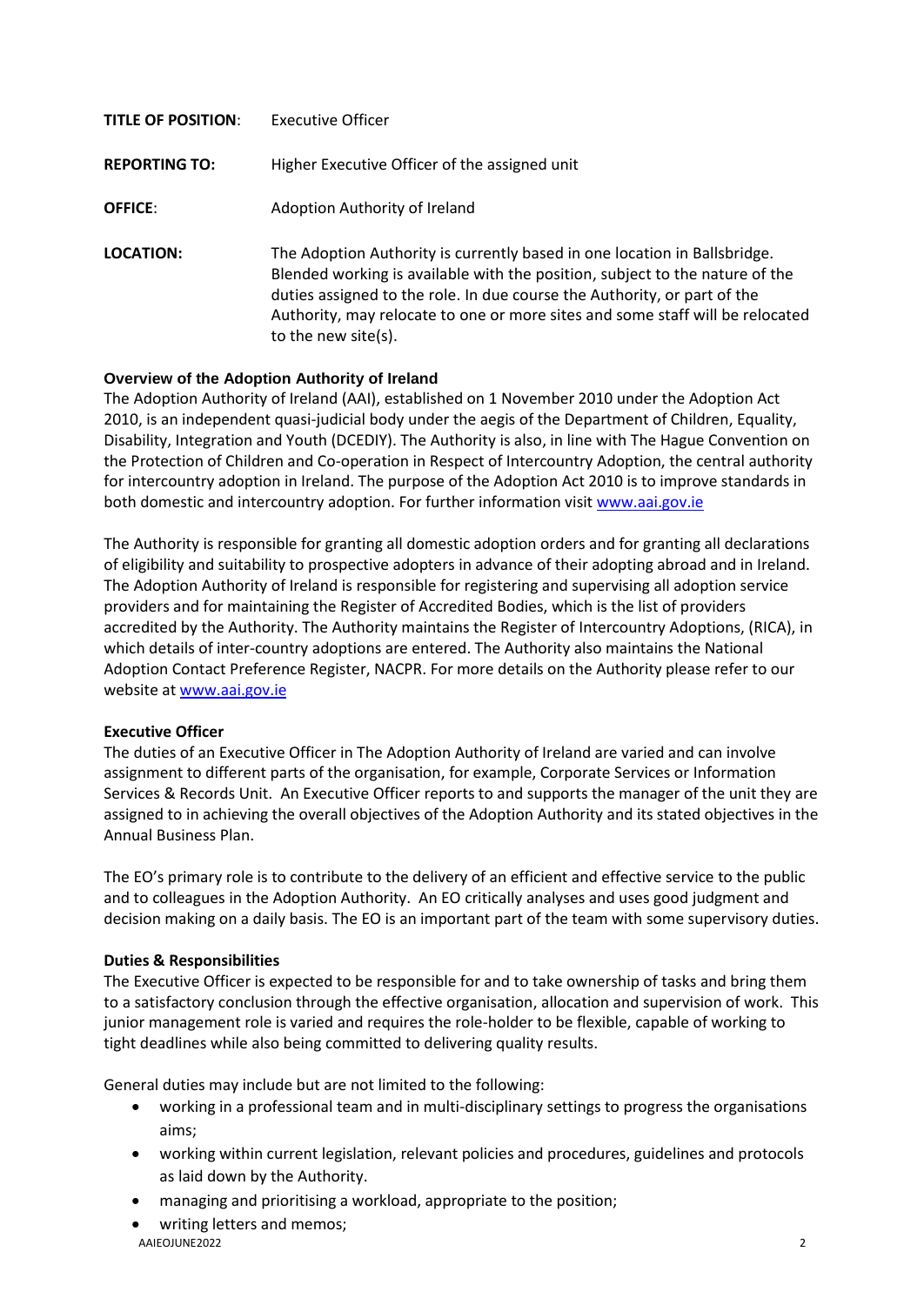- working closely with other members of the team and supporting them;
- taking ownership of assigned tasks and prioritising competing tasks in order to ensure that they are completed on time and to a high standard;
- fully committed to achieving quality results;
- capable of using initiative as and when appropriate;
- keeping up to date with the policies and procedures of the Adoption Authority
- developing and maintaining the technical skills and knowledge required to perform the role;
- presenting material oral and written in a clear, concise, comprehensive and convincing manner;

#### **REQUIREMENTS**

#### **Character**

Each candidate must be of good character.

#### **Health**

Each candidate shall be in a state of health such as would indicate a reasonable prospect of ability to render regular and efficient service.

#### **Essential Requirements**

Applicants must have:

- a minimum of 2 years' experience in a similar position;
- excellent administration and organisation skills;
- strong attention to detail, analytical skills and sound judgement;
- the ability to prioritise work and multitask;
- strong communication written and verbal and interpersonal skills;
- excellent computer skills, particularly Word and Excel;
- the ability to present material in a clear, concise, comprehensive and convincing manner;
- experience of office based team working.

# **Desirable Experience**

It is desirable that the ideal candidate would also have:

- Familiarity with scanning and document management systems;
- Finance/Accounts Payable experience;
- Public Procurement experience;
- Experience of working with legislation;
- Familiarity with Data Protection and Freedom of Information requests;
- Broad knowledge of Irish Public Sector.

**Note:** The functions and responsibilities assigned to this position are based on the current stated role and may be changed from time to time. The person appointed requires the flexibility to fulfil other roles and responsibilities at a similar level within the Authority

# **Remuneration:**

Salary Grade: Executive Officer (rates effective from 1<sup>st</sup> February 2022).

**Salary Scale:** €31,698 – €33,509 – €34,531 – €36,526 – €38,315 – €40,044 – €41,768 – €43,455 – €45,160 – €46,817 – €48,526 – €49,658 – LSI 1 €51,270 – LSI 2 €52,894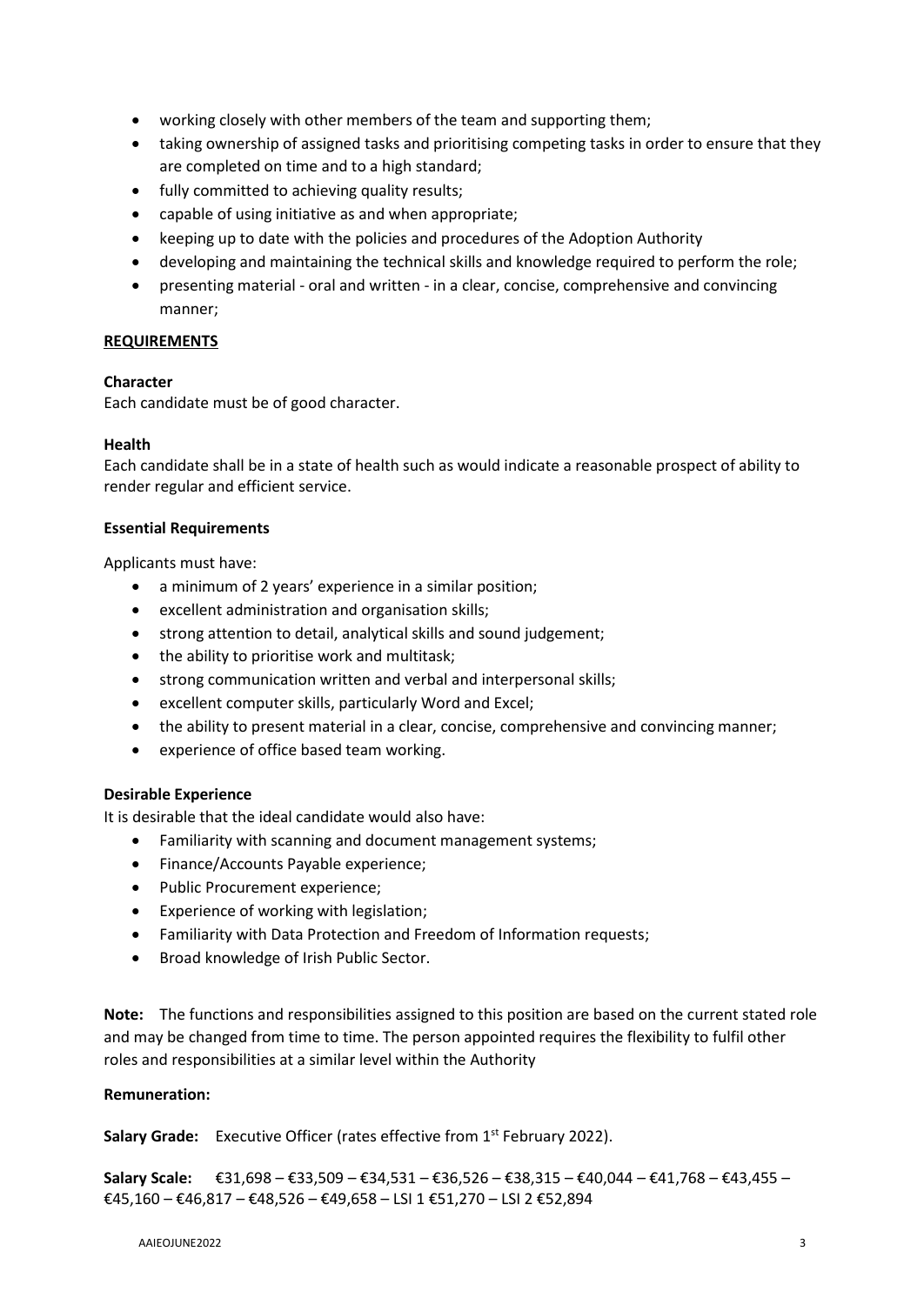**Personal pension contribution (PPC) rate.** This salary is payable to an individual who is required to make a personal pension contribution (PPC) to their main pension (in general those persons whose initial appointment to the Public Service is on or after 6th April 1995).

# **Annual Leave:**

The annual leave allowance for the position of Executive Officer is 23 days rising to 24 days after 5 years' service, 25 days after 10 years' service, 26 days after 12 years' service and 27 days after 14 years' service. This allowance is subject to the usual conditions regarding the granting of annual leave in the authority, is based on a five-day week and is exclusive of the usual public holidays.

# **Note:**

- Entry will be at the minimum point of the scale **€31,698** and will not be subject to negotiation;
- If immediately prior to appointment the appointee is already a serving Civil Servant or Public Servant and is on a pay scale which is the equivalent of the pay scale advertised, consideration will be given to entry at their existing point on the scale, subject to limits set by the Department of Expenditure and Reform;
- The rate of remuneration may be adjusted from time to time in line with Government pay policy.

**Contract:** Permanent – Full Time

- **Attendance:** Hours of attendance will be fixed from time to time but will amount to not less than 37 hours net of lunch breaks, Monday to Friday. Flexible working arrangements are available to staff at Executive Officer level.
- **Probation:** This role will be on a probationary basis for a period of 12 months from the date of commencement of employment.

During the period of probation, the appointee's performance will be subject to review by the HEO to determine whether they:

- i. have performed in a satisfactory manner,
- ii. have been satisfactory in general conduct, and
- iii. are suitable from the point of view of health and particular regard to sick leave.

**Outside Employment:** The position will be whole time and the appointee may not engage in private practice or be connected with any outside business, which conflicts in any way with his/her official duties, impairs performance or compromises his/her integrity.

**Sick Leave:** Pay during properly certified sick absence, provided there is no evidence of permanent disability for service, will apply on a pro-rata basis, in accordance with the provisions of the sick leave circulars for the public service.

Officers who will be paying Class A rate of PRSI will be required to sign a mandate authorising the Department of Social Protection to pay any benefits due under the Social Welfare Acts directly to the Adoption Authority of Ireland. Payment during illness will be subject to the officer making the necessary claims for social insurance benefit to the Department of Social Protection within the required time limits.

# **Superannuation:**

The successful candidate will be offered the appropriate superannuation terms and conditions as prevailing in the Adoption Authority Ireland, at the time of being offered an appointment. In general, an appointee who has never worked in the Public Service will be offered appointment based on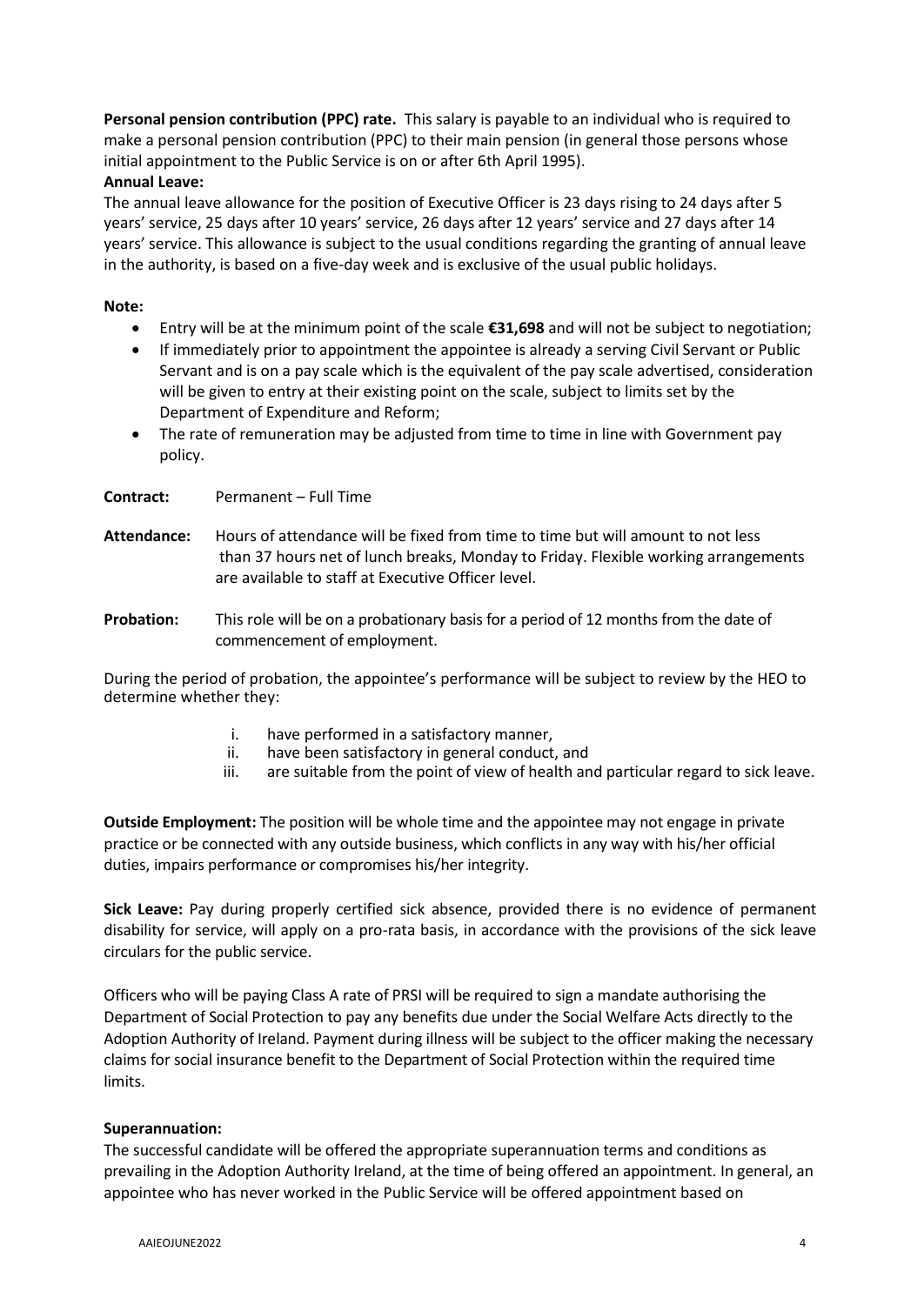membership of the Single Public Service Pension Scheme ("Single Scheme"). Full details of the Scheme are a[t www.singlescheme.gov.ie](http://www.singlescheme.gov.ie/)

Were the appointee has worked in a pensionable (non-Single Scheme) public service job in the 26 weeks prior to appointment or is currently on a career break or special leave with/without pay, different terms may apply. The pension entitlement of such appointees will be established in the context of their public service history.

The key provisions attaching to membership of the Single Scheme are as follows:

- **Pensionable Age**: The minimum age at which retirement benefits are payable is the same as the age of eligibility for the State Pension, currently 66 years.
- **Retirement Age**: Scheme members must retire on reaching the age of 70 years.
- Career average earnings are used to calculate benefits (a pension and lump sum amount accrue each year and and up-rated each year by reference to CPI)
- Post retirement pension increases are linked to CPI

# **Pension Abatement**

If the appointee was previously employed in the Civil Service and is in receipt of a pension from the Civil Service normal abatement rules will apply. However, if the appointee was previously employed in the Civil Service and awarded a pension under voluntary early retirement arrangements (other than the Incentivised Scheme of Early Retirement (ISER) or the Department of Health Circular 7/2010 VER/VRS which, as indicated below, renders a person ineligible for the competition) the entitlement to that pension will cease with effect from the date of reappointment. Special arrangements will, however be made for the reckoning of previous service given by the appointee for the purpose of any future superannuation award for which the appointee may be eligible. If the appointee was previously employed in the Civil Service or in the Public Service please note that the Public Service Pensions (Single Scheme and Other Provisions) Act 2012 includes a provision which extends abatement of pension for all Civil and Public Servants who are re-employed where a Public Service pension is in payment. This provision to apply abatement across the wider public service came into effect on 1 November 2012. This may have pension implications for any person appointed to this position who is currently in receipt of a Civil or Public Service pension or has a preserved Civil or Public Service pension which will come into payment during his/her employment in this position.

# **Department of Education and Skills Early Retirement Scheme for Teachers Circular 102/2007**

The Department of Education and Skills introduced an Early Retirement Scheme for Teachers. It is a condition of the Early Retirement Scheme that with the exception of the situations set out in paragraphs 10.2 and 10.3 of the relevant circular documentation, and with those exceptions only, if a teacher accepts early retirement under Strands 1, 2 or 3 of this scheme and is subsequently employed in any capacity in any area of the public sector, payment of pension to that person under the scheme will immediately cease. Pension payments will, however, be resumed on the ceasing of such employment or on the persons 60th birthday, whichever is the later, but on resumption, the pension will be based on the persons actual reckonable service as a teacher (i.e. the added years previously granted will not be taken into account in the calculation of the pension payment).

# **Ill-Health-Retirement**

Please note that where an individual has retired from a Civil/Public Service body on the grounds of illhealth his/her pension from that employment may be subject to review in accordance with the rules of ill-health retirement within the pension scheme of that employment.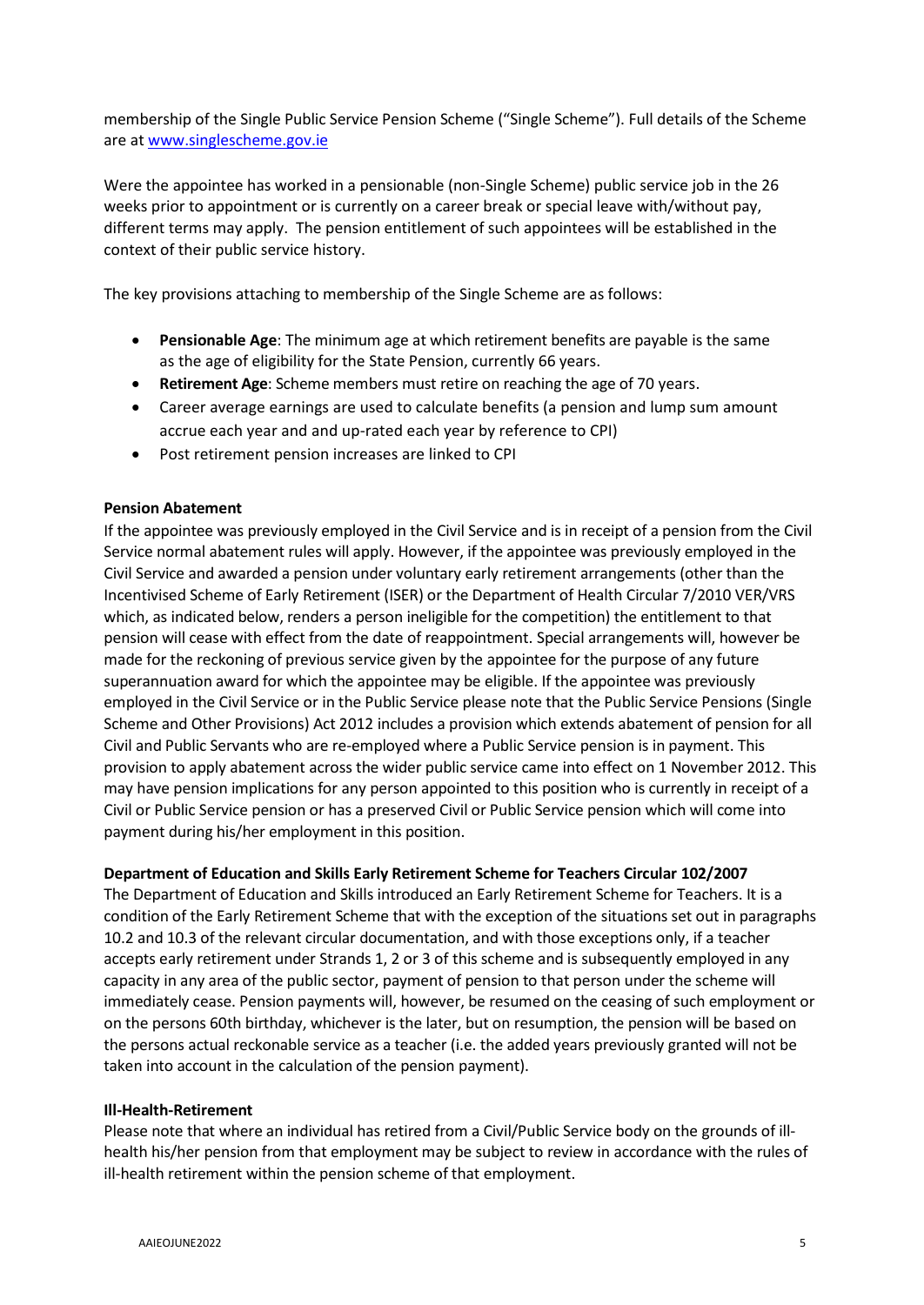#### **Prior Public Servants**

While the default pension terms, as set out in the preceding paragraphs, consist of Single Scheme membership, this may not apply to certain appointees. Full details of the conditions governing whether or not a public servant is a Single Scheme member are given in the Public Service Pensions (Single Scheme and other Provisions) Act 2012. However the key exception case (in the context of this competition and generally) is that a successful candidate who has worked in a pensionable (non-single scheme terms) capacity in the public service within 26 weeks of taking up appointment, would in general not become a member of the Single Scheme. In this case such a candidate would instead be offered membership of the pension scheme for non- established civil servants ("Non-Established State Employee Scheme"). This would mean that the abatement provisions at (c) above would apply, and in addition there are implications in respect of pension accrual as outlined below:

#### **Pension Accrual**

A 40-year limit on total service that can be counted towards pension where a person has been a member of more than one existing public service pension scheme would apply. This 40-year limit, which is provided for in the Public Service Pensions (Single Scheme and other Provisions) Act 2012 came into effect on 28 July 2012. This may have implications for any appointee who has acquired pension rights in a previous public service employment.

#### **Additional Superannuation Contribution**

This appointment is subject to the Additional Superannuation Contribution (ASC) in accordance with the Public Service Pay and Pensions Act 2017. Note: ASC deductions are in addition to any pension contributions required under the rules of your pension scheme.

For further information in relation to the Single Public Service Pension Scheme for Public Servants please see the following website: <http://www.per.gov.ie/pensions>

#### **Important notice:**

**The above represents the principal conditions of service and is not intended to be the comprehensive** list of all terms and conditions of employment which will be set out in the employment contract to be **agreed with the successful candidate.**

#### **Eligibility to Compete**

Candidates should note that eligibility to compete is open to citizens of the European Economic Area (EEA). The EEA consists of the Member States of the European Union along with Iceland, Liechtenstein and Norway. Swiss citizens under EU agreements may also apply.

A candidate who is in doubt with regard to their eligibility to compete should consult the Department of Jobs, Enterprise & Innovation.

# **Incentivised Scheme for Early Retirement (ISER):**

It is a condition of the Incentivised Scheme for Early Retirement (ISER) as set out in Department of Finance Circular 12/09 that retirees, under that Scheme, are debarred from applying for another position in the same employment or the same sector. Therefore, such retirees may not apply for this position.

#### **Collective Agreement - Redundancy Payments to Public Servants:**

The Department of Public Expenditure and Reform letter dated 28th June 2012 to Personnel Officers introduced, with effect from 1st June 2012, a Collective Agreement which had been reached between the Department of Public Expenditure and Reform and the Public Services Committee of the ICTU in relation to ex-gratia Redundancy Payments to Public Servants. It is a condition of the Collective Agreement that persons availing of the agreement will not be eligible for re-employment in the public

AAIEOJUNE2022 6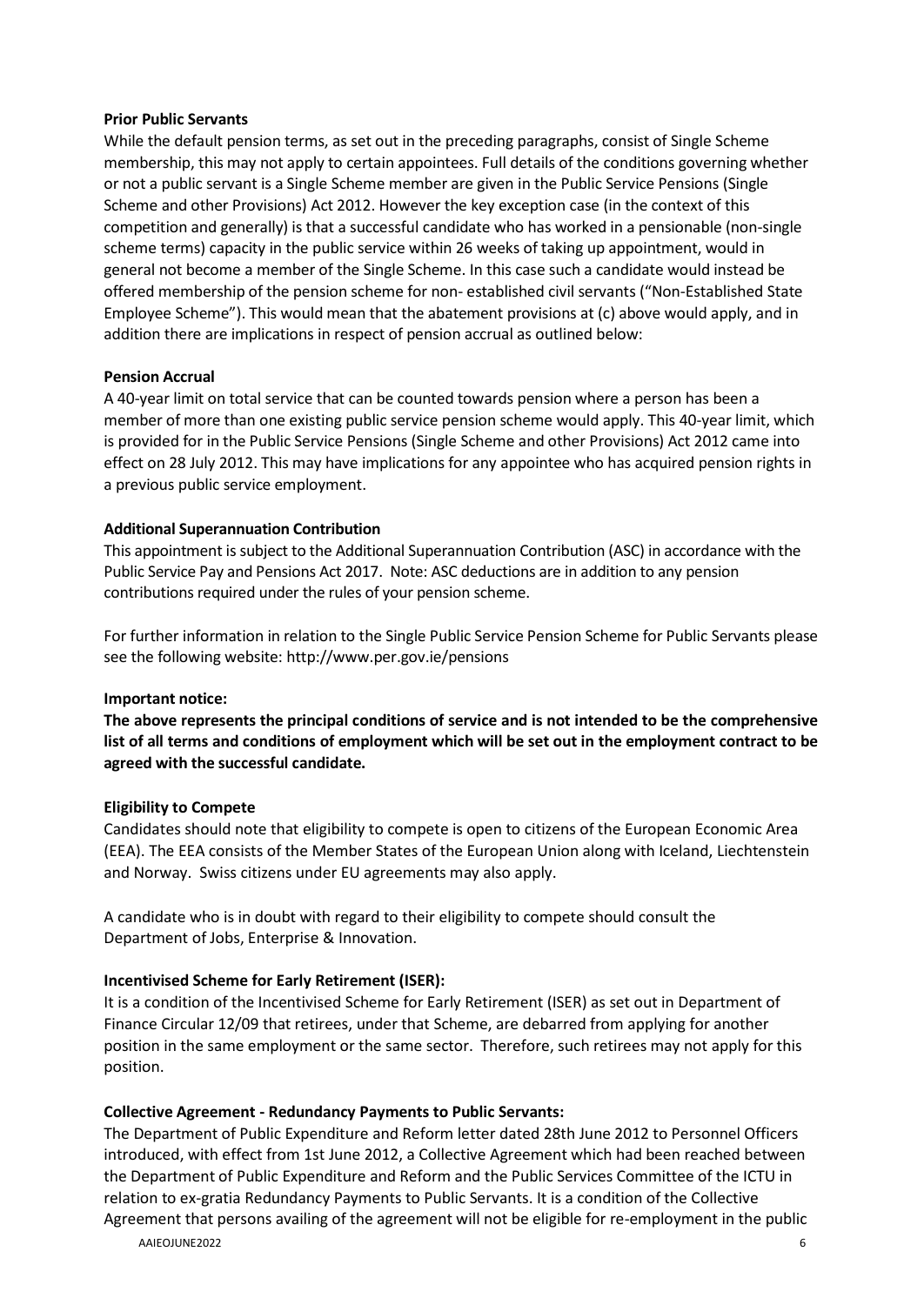service by any public service body (as defined by the Financial Emergency Measures in the Public Interest Acts 2009 – 2011) for a period of 2 years from termination of the employment. Thereafter the consent of the Minister for Public Expenditure and Reform will be required prior to re-employment. People who availed of this scheme and who may be successful in this competition will have to prove their eligibility (expiry of period of non-eligibility) and the Minister's consent will have to be secured prior to employment by any public service body.

# **Department of Health and Children Circular (7/2010):**

The Department of Health Circular 7/2010 dated 1 November 2010 introduced a Targeted Voluntary Early Retirement (VER) Scheme and Voluntary Redundancy Schemes (VRS). It is a condition of the VER scheme that persons availing of the scheme will not be eligible for re-employment in the public health sector or in the wider public service or in a body wholly or mainly funded from public moneys. The same prohibition on re-employment applies under the VRS, except that the prohibition is for a period of 7 years, after which time any re-employment will require the approval of the Minister for Public Expenditure and Reform. People who availed of either of these schemes are not eligible to compete in this competition.

# D**epartment of Environment, Community & Local Government (Circular Letter LG(P) 06/2013)** The

Department of Environment, Community & Local Government Circular Letter LG(P) 06/2013 introduced a Voluntary Redundancy Scheme for Local Authorities. In accordance with the terms of the Collective Agreement: Redundancy Payments to Public Servants dated 28 June 2012 as detailed above, it is a specific condition of that VER Scheme that persons will not be eligible for reemployment in any Public Service body [as defined by the Financial Emergency Measures in the Public Interest Acts 2009 – 2011 and the Public Service Pensions (Single Scheme and Other Provisions) Act 2012] for a period of 2 years from their date of departure under this Scheme. Thereafter, the consent of the Minister for Public Expenditure and Reform will be required prior to re-employment. These conditions also apply in the case of engagement/employment on a contract for service basis (either as a contractor or as an employee of a contractor).

# **Declaration:**

Applicants will be required to declare whether they have previously availed of a public service scheme of incentivised early retirement. Applicants will also be required to declare any entitlements to a Public Service pension benefit (in payment or preserved) from any other Public Service employment and/or where they have received a payment-in-lieu in respect of service in any Public Service employment.

# **SELECTION PROCESS**

# **How to Apply**

Please submit the 2 documents as set out below to **[recruitment@aai.gov.ie](mailto:recruitment@aai.gov.ie)**

- A fully completed Application Form.
- A cover letter/ personal statement outlining why you wish to be considered for the post and where you believe your personal attributes, skills, knowledge and experience meet the requirements for an Executive Officer position.

Please note that omission of any or part of the 2 requested documents, as set out above, will render the application incomplete. Incomplete applications will not be considered for the next stage of the selection process.

**The completed application form and the cover letter/personal statement are to combined and submitted together in one single PDF document.**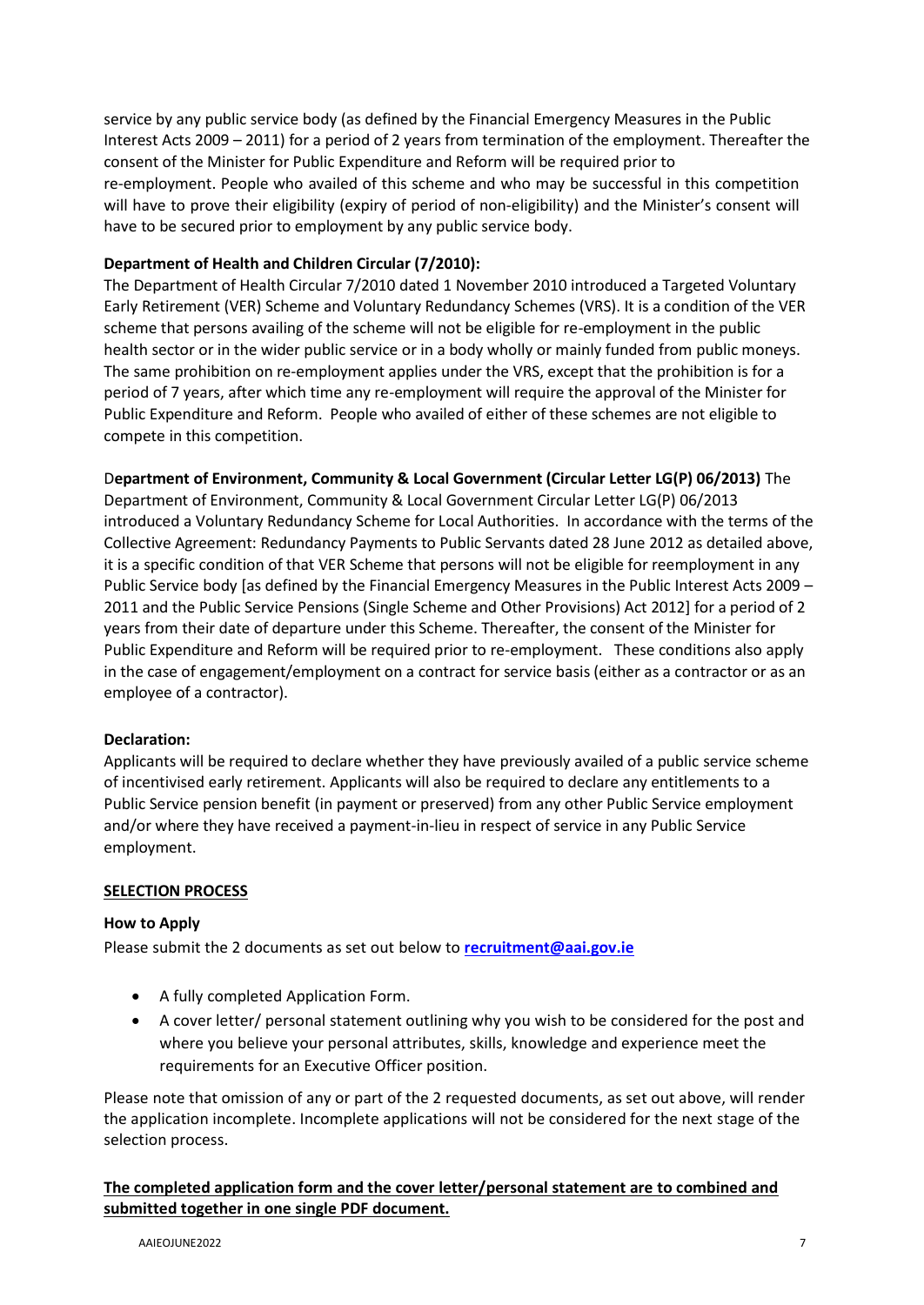Candidates are required to complete an application form and provide details of their experience in five of the competencies required for the role of an Executive Officer: - People Management, Analysis and Decision Making, Delivery of Results, Interpersonal and Communication Skills and Drive and Commitment to Public Service Values – see Appendix A which includes descriptions of these 5 chosen competencies.

# **Closing Date**

The closing date and time for applications is 12 noon on Wednesday 22 June 2022.

Applications not submitted in the required format or after the closing date will not be considered / accepted.

# **Selection Methods**

The Adoption Authority will convene an expert board to carry out the competitive stages of the selection process to the highest standards of best practice. The approach employed may include:

- Shortlisting of candidates on the basis of the information contained in their application form and cover letter.
- A competitive, competency based interview.

# **Interview**

Shortlisted candidates will be notified in due course of the confirmed date and time for the interview.

Prior to recommending any candidate for appointment to this position the Authority will make all such enquiries that are deemed necessary to determine the suitability of that candidate. Until all stages of the recruitment process have been fully completed a final determination cannot be made nor can it be deemed or inferred that such a determination has been made.

**Please Note:** You may be required to undertake a medical should you come under consideration for appointment.

# **References**

We would appreciate it if you would start considering names of people who you feel would be suitable referees that we might consult (2 - 3 names and contact details). The referees listed do not have to include your current employer, but should be in a position to provide a reference for you. Please be assured that we will only collect the details and contact referees should you come under consideration at interview stage.

The admission of a person to a competition, or invitation to attend interview, or a successful result letter, is not to be taken as implying that the Authority is satisfied that such a person fulfils the requirements or is not disqualified by law from holding the position.

Should the person recommended for appointment decline, or having accepted it, relinquish it, the Authority may at its discretion, select and recommend another person for appointment on the results of this selection process.

Candidates should make themselves available on the date(s) specified by the Authority. The Authority will not be responsible for refunding any expenses incurred by candidates.

#### **Panel**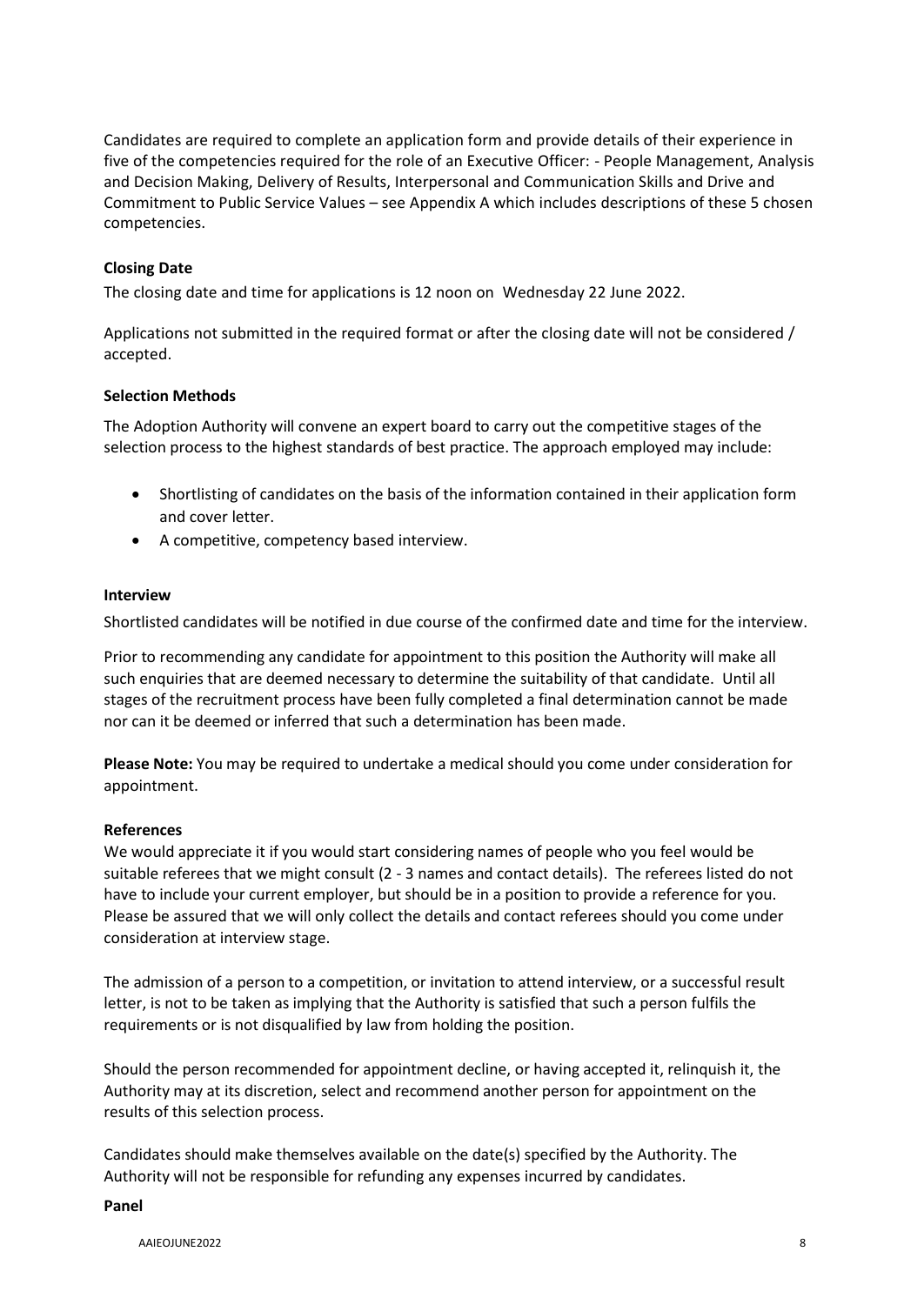AAI may establish panels of suitably qualified individuals to fill vacancies, which may arise in the various units across the AAI. If a candidate is offered and accepts a position, they must be available to take up that position within a reasonable time frame. The Authority has no foresight as to how many vacancies may be filled over the lifetime of the panel, and potentially candidates may not be reached on the order of merit.

Qualification and placement on a panel is not a guarantee of appointment to a position. Once reached on the panel, a candidate will normally be considered for one position only. Once assigned to a position, a candidate will be removed from the panel will no longer be considered for any future positions. Please note that once an offer of appointment has been accepted a candidate will be removed from the panel and no further offers of appointment will be made. This panel, if created, will remain in place for up to 18 months.

# **SECURITY CLEARANCES**

**Please Note:** You might be required to complete and return a Garda vetting form should you come under consideration for appointment. This form will be forwarded to An Garda Siochána for security checks on all Irish and Northern Irish addresses at which you resided. If you are not successful, this information will be destroyed by the Authority. If you do, therefore, subsequently come under consideration for another position, you may be required to supply this information again.

# **Deeming of candidature to be withdrawn**

Candidates who do not attend for interview or other test when and where required by the Authority, or who do not, when requested, furnish such evidence, as the Authority require in regard to any matter relevant to their candidature, will have no further claim to consideration.

# **The importance of confidentiality**

The Adoption Authority of Ireland may use third party recruitment specialists to manage all or part of the recruitment process on our behalf. We would like to assure you that protecting confidentiality is our number one priority. You can expect, and we guarantee, that all enquiries, applications and all aspects of the proceedings are treated as strictly confidential and are not disclosed to anyone, outside those directly involved in that aspect of the process.

The Adoption Authority of Ireland recognises its responsibilities under the Data Protection Acts 1988, 2003 & 2018, the General Data Protection Regulation (GDPR) and the Freedom of Information Act 2014.

# **Review of Decisions**

There are formal procedures set down where a candidate seeks a review of a decision taken in relation to their application. These procedures are set out in the **Code of Practice Appointments to Positions in the Civil and Public Service. A full version of the document is available on the website of the Commission for Public Service Appointments [www.cpsa.ie](http://www.cpsa.ie/)**

# **Section 7 Review**

A request for review may be taken by a candidate should they be dissatisfied with an action or decision taken by the Adoption Authority of Ireland (AAI). The AAI will consider requests for review in accordance with the provisions of **Section 7** of the Code of Practice *Appointments to Positions in the Civil and Public Service* published by the Commission for Public Service Appointments (Commission). When making a request for a review, the candidate must support their request by outlining the facts they believe show that the action taken or decision reached was wrong. A request for review may be refused if the candidate cannot support their request.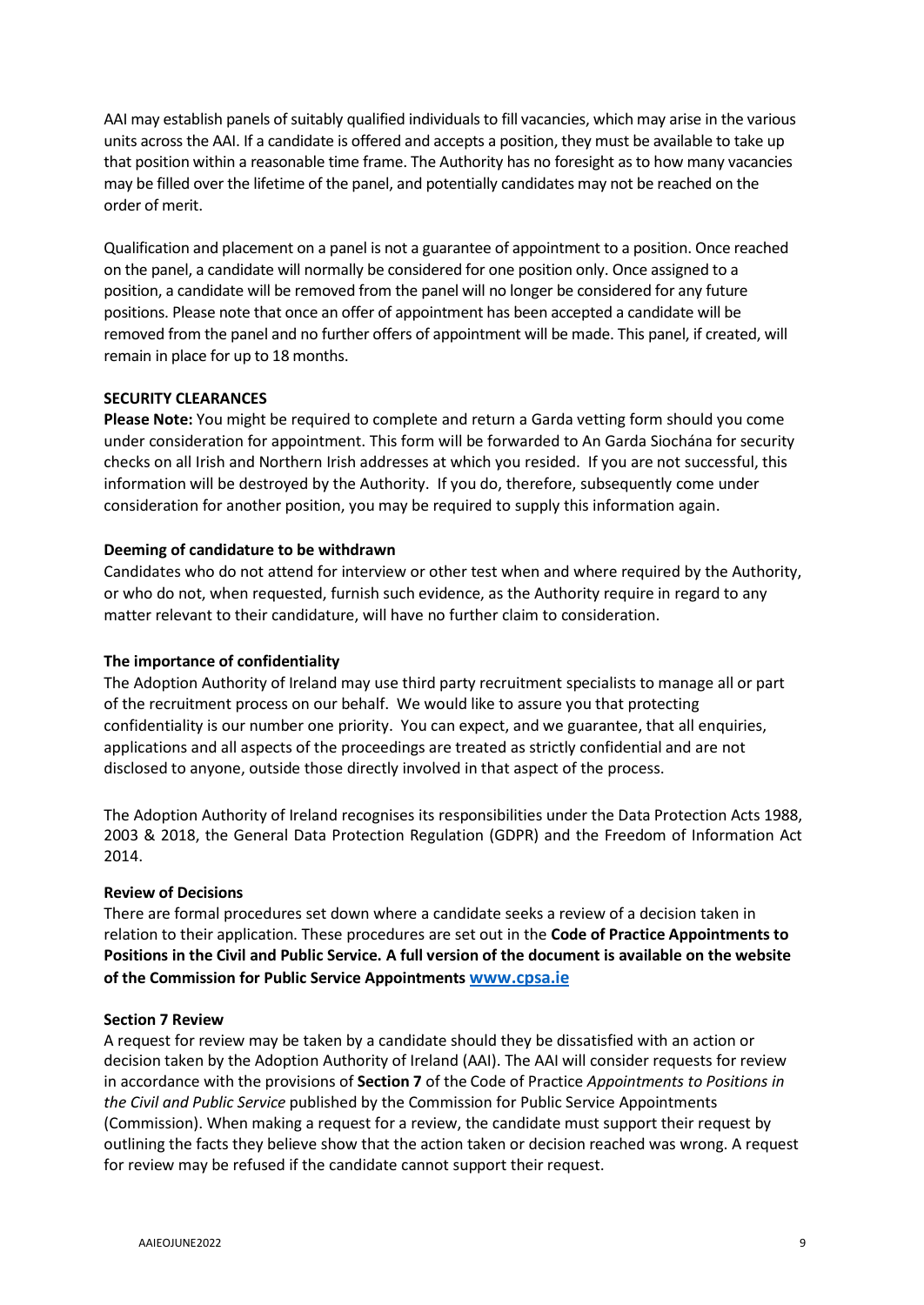The Commission recommends that, subject to the agreement of the candidate, where the office holder (in this instance the Chief Executive Officer of AAI) considers the matter could be resolved they should first seek to engage on an informal basis, before making use of the formal review procedure.

# **Procedure for Informal Review**

A request for Informal Review must be made within 5 working days of notification of the decision, and should normally take place between the candidate and a representative of the AAI who had played a key role in the selection process.

- Where the decision being conveyed relates to an interim stage of a selection process, the request for informal review must be received within 2 working days of the date of receipt of the decision.
- Where a candidate remains dissatisfied following any such informal discussion, he/she may adopt the formal procedures set out below.
- If the candidate wishes the matter to be dealt with by way of a formal review, he/she must do so within 2 working days of the notification of the outcome of the informal review.

# **Procedure for Formal Review of Selection Process**

- The candidate must address his/her concerns in relation to the process in writing to the Chief Executive, outlining the facts that they believe show an action taken or decision reached was wrong.
- A request for review must be made within 10 working days of the notification of the selection decision. Where the decision relates to an interim stage of a selection process, the request for review must be received within 4 working days.
- Any extension of these time limits will only be granted in the most exceptional of circumstances and will be at the sole discretion of the Chief Executive.
- The outcome must generally be notified to the candidate within 25 working days of receipt of the request for review.

# **Complaints Process**

A candidate may believe there was a breach of the Commission's Code of Practice by AAI that may have compromised the integrity of the decision reached in the appointment process. The complaints process enables candidates (or potential candidates) to make a complaint under **Section 8** to the Chief Executive Officer of AAI in the first instance, and to the Commission for Public Service Appointments subsequently on appeal if they remain dissatisfied.

Allegations of a breach of the Code of Practice should be addressed in writing, and within a reasonable timeframe, to the Chief Executive Officer in the first instance. The complainant must outline the facts that they believe show that the process followed was wrong. The complainant must also identify the aspect of the Code they believe has been infringed and enclose any relevant documentation that may support the allegation. A complaint may be dismissed if they the complainant cannot support their allegations by setting out how the Adoption Authority of Ireland has fallen short of the principles of this Code.

On receipt of a complaint AAI may determine to engage with the complainant on an informal basis.

# **Procedure for Formal Review of Selection Process**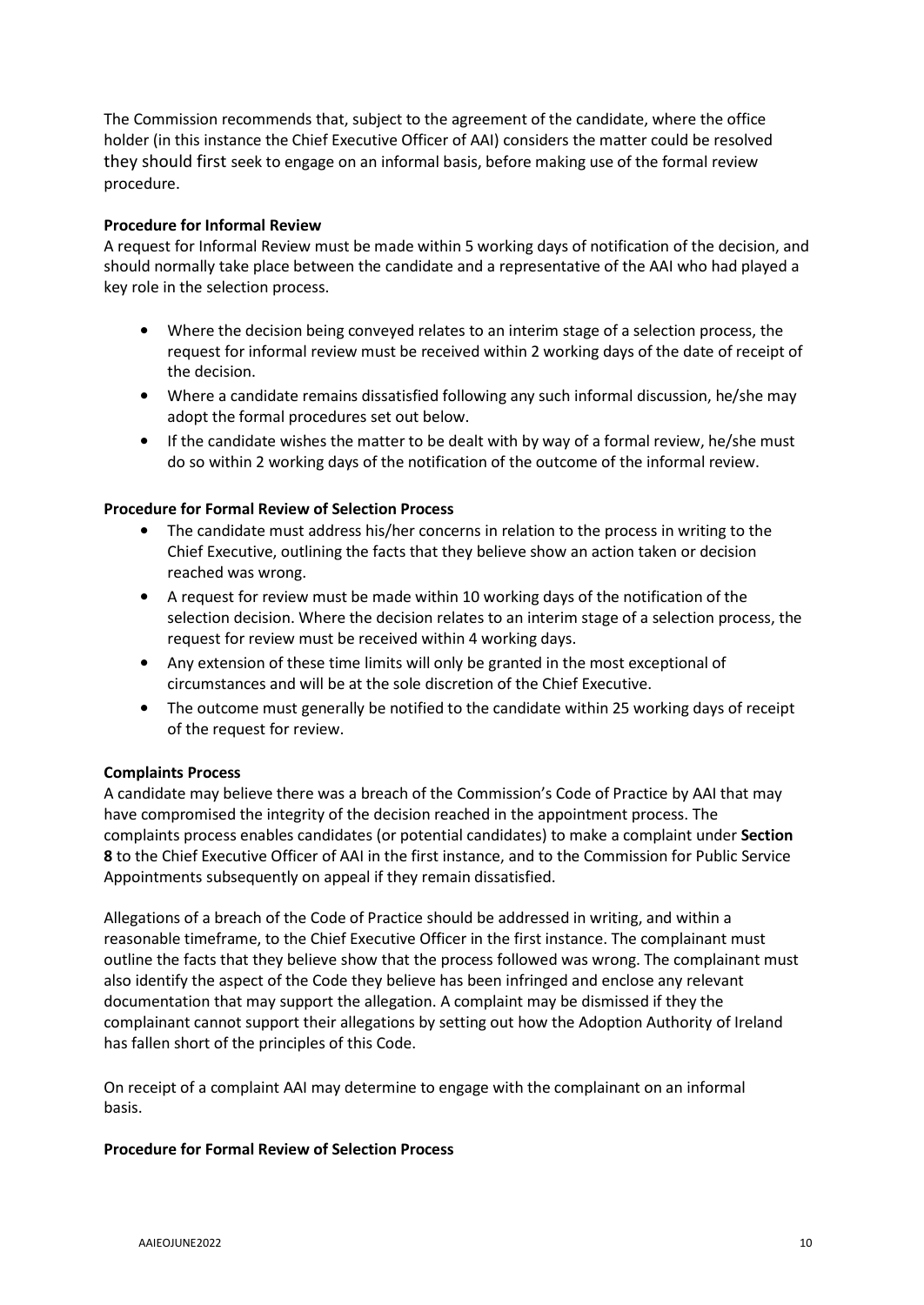- The candidate must address his/her concerns in relation to the process in writing to the Chief Executive, outlining the facts that they believe show an action taken or decision reached was wrong.
- A request for review must be made within 10 working days of the notification of the selection decision. Where the decision relates to an interim stage of a selection process, the request for review must be received within 4 working days.
- Any extension of these time limits will only be granted in the most exceptional of circumstances and will be at the sole discretion of the Chief Executive.
- The outcome must generally be notified to the candidate within 25 working days of receipt of the request for review.

There is no obligation on the AAI to suspend an appointment process while it considers a request for a review. Please note that where a formal review of a recruitment and selection process has taken place under Section 7 of this Code of Practice, a complainant may not seek a further review of the same process under Section 8, other than in the most exceptional circumstances that will be determined by the Commission at its sole discretion.

# **Candidates' Obligations**

Candidates must not:

- knowingly or recklessly provide false information
- canvass any person with or without inducements
- personate a candidate at any stage of the process
- interfere with or compromise the process in any way

It is important to remember that this is a competitive process for a role where integrity is paramount. Sharing information on the selection process, for example through social media or any other means, may result in you being disqualified from the competition.

A third party must not impersonate a candidate at any stage of the process

AAI is an equal opportunity employer and does not discriminate against individuals on the basis of gender, age, *race, colour, nationality, ethnic or national origin, religion, marital status, family status, sexual orientation or disability*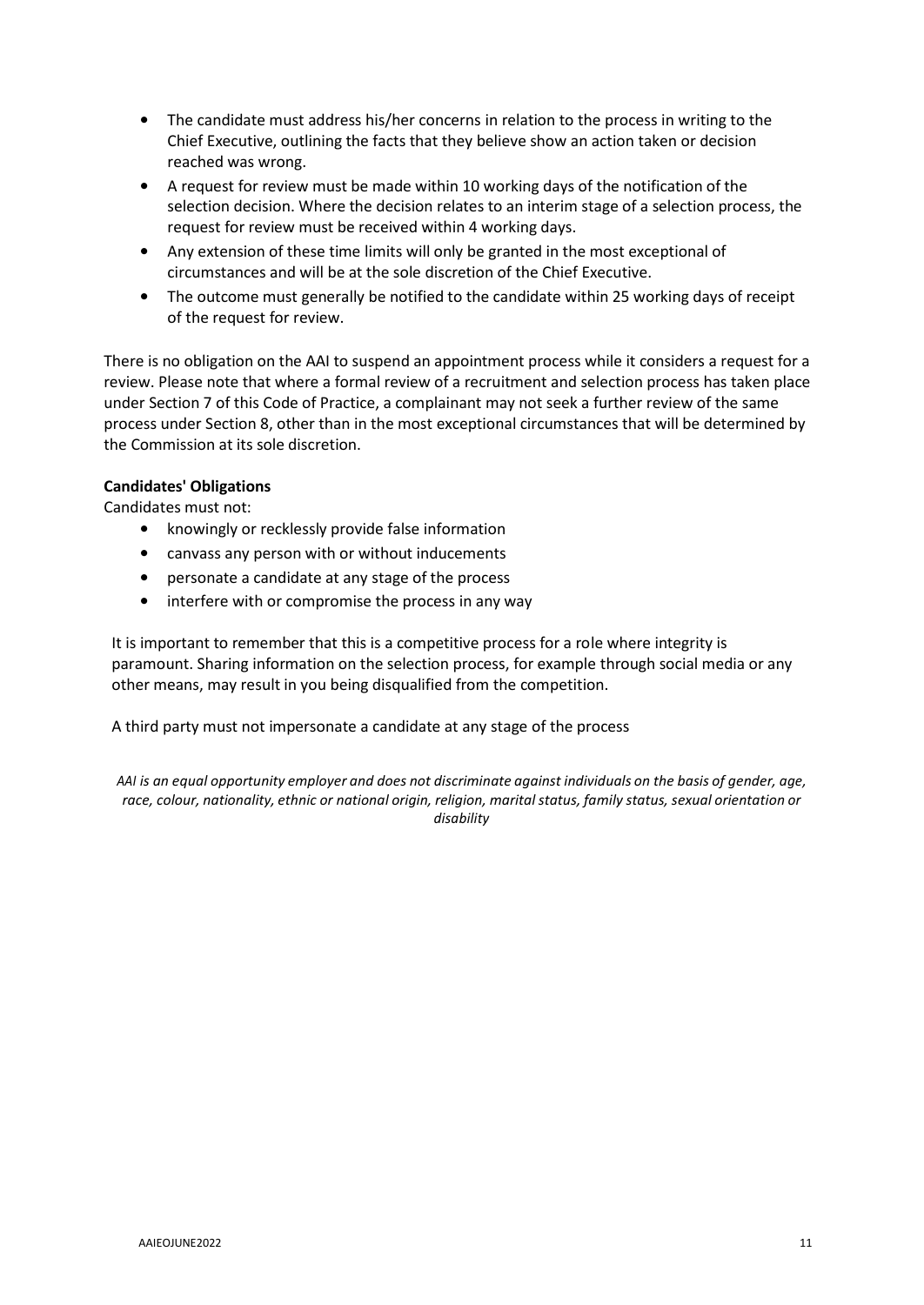# **Appendix A**

# **Key Competencies for effective performance at Executive Officer Level**

| People<br>Management                                                               | Consults and encourages the full engagement of the team, encouraging open and constructive discussions<br>around work issues                                                              |
|------------------------------------------------------------------------------------|-------------------------------------------------------------------------------------------------------------------------------------------------------------------------------------------|
|                                                                                    | Gets the best out of individuals and the team, encouraging good performance and addressing any performance<br>issues that may arise                                                       |
|                                                                                    | Values and supports the development of others and the team                                                                                                                                |
|                                                                                    | Encourages and supports new and more effective ways of working                                                                                                                            |
|                                                                                    | Deals with tensions within the team in a constructive fashion                                                                                                                             |
|                                                                                    | Encourages, listens to and acts on feedback from the team to make improvements                                                                                                            |
|                                                                                    | Actively shares information, knowledge and expertise to help the team to meet it's objectives                                                                                             |
| Analysis &<br><b>Decision Making</b>                                               | Effectively deals with a wide range of information sources, investigating all relevant issues                                                                                             |
|                                                                                    | Understands the practical implication of information in relation to the broader context in which s/he works -<br>procedures, divisional objectives etc.                                   |
|                                                                                    | Identifies and understands key issues and trends                                                                                                                                          |
|                                                                                    | Correctly extracts & interprets numerical information, conducting accurate numerical calculations                                                                                         |
|                                                                                    | Draws accurate conclusions & makes balanced and fair recommendations backed up with evidence                                                                                              |
| Delivery of                                                                        | Takes ownership of tasks and is determined to see them through to a satisfactory conclusion                                                                                               |
| <b>Results</b>                                                                     | Is logical and pragmatic in approach, setting objectives and delivering the best possible results with the<br>resources available through effective prioritisation                        |
|                                                                                    | Constructively challenges existing approaches to improve efficient customer service delivery                                                                                              |
|                                                                                    | Accurately estimates time parameters for project, making contingencies to overcome obstacles                                                                                              |
|                                                                                    | Minimises errors, reviewing learning and ensuring remedies are in place                                                                                                                   |
|                                                                                    | Maximises the input of own team in ensuring effective delivery of results                                                                                                                 |
|                                                                                    | Ensures proper service delivery procedures/protocols/reviews are in place and implemented                                                                                                 |
| Interpersonal &<br><b>Communication</b><br><b>Skills</b>                           | Modifies communication approach to suit the needs of a situation/ audience                                                                                                                |
|                                                                                    | Actively listens to the views of others                                                                                                                                                   |
|                                                                                    | Liaises with other groups to gain co-operation                                                                                                                                            |
|                                                                                    | Negotiates, where necessary, in order to reach a satisfactory outcome                                                                                                                     |
|                                                                                    | Maintains a focus on dealing with customers in an effective, efficient and respectful manner                                                                                              |
|                                                                                    | Is assertive and professional when dealing with challenging issues                                                                                                                        |
|                                                                                    | Expresses self in a clear and articulate manner when speaking and in writing                                                                                                              |
| <b>Specialist</b><br>Knowledge,<br><b>Expertise and Self</b><br><b>Development</b> | Displays high levels of skills/ expertise in own area and provides quidance to colleagues                                                                                                 |
|                                                                                    | Has a clear understanding of the role, objectives and targets and how they support the service delivered by the<br>unit and Department/ Organisation and can communicate this to the team |
|                                                                                    | Leads by example, demonstrating the importance of development by setting time aside for development<br>initiatives for self and the team                                                  |